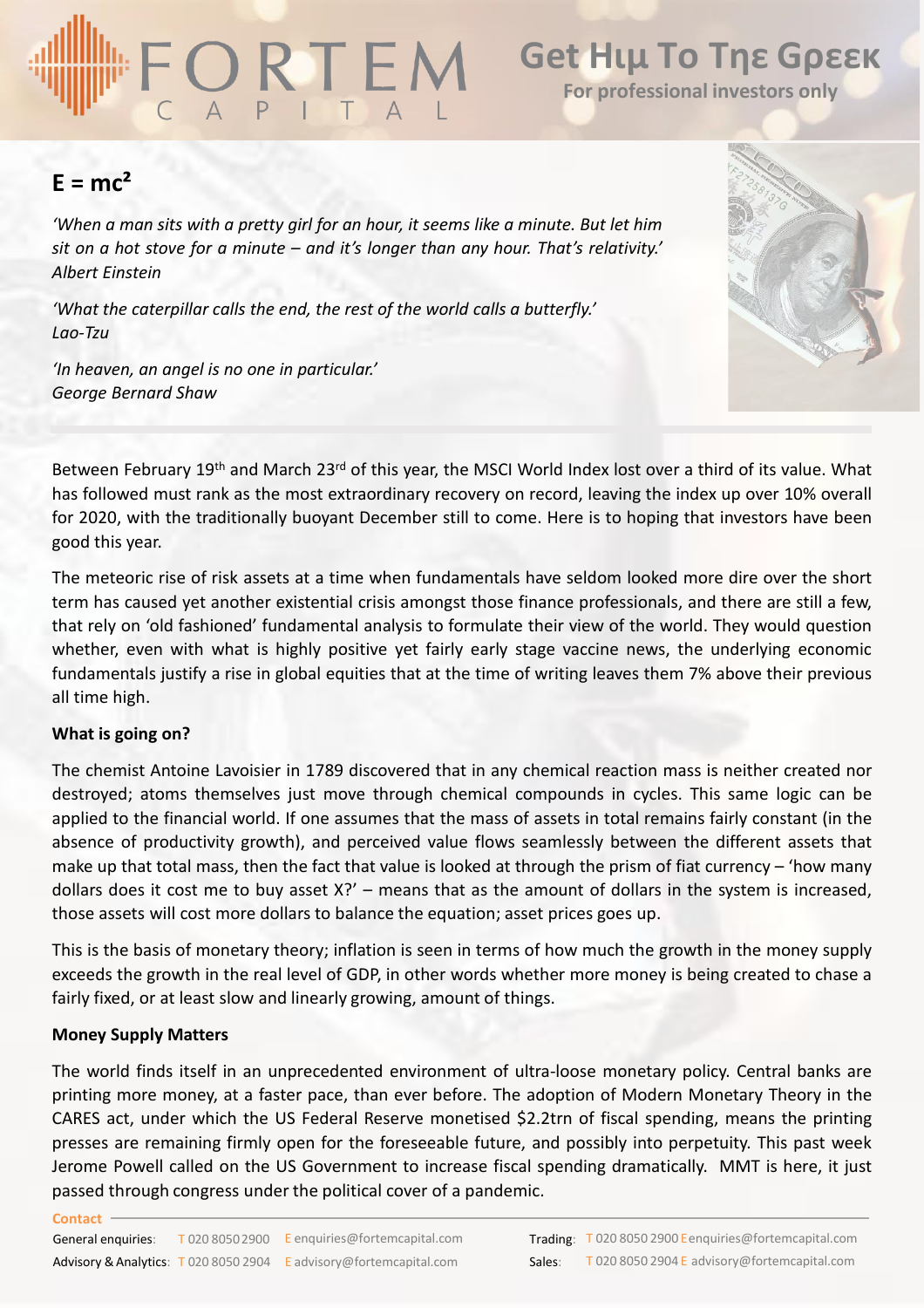

## *Source: Bloomberg*

Just how great the increase in US money supply has been post-GFC is illustrated above. The accompanying decrease in money velocity (how often those dollars are circulating around the system) goes a long way to explaining why CPI has not risen; the money is stuck on Wall St and has not found its way to Main St. However, in order to balance the equation, dollar inflation must be expressing itself somewhere. And it is; on Wall St, in asset prices:



### *Source: Bloomberg*

Rather than thinking in terms of 'how many dollars does it cost me to buy asset X?', but instead 'how many dollars can I buy with asset X?', it becomes far more reasonable, when considering the incredible central bank action to make dollars less scarce, that equity has risen to the levels it has. But the crucial thing to appreciate is that this is specifically relative to dollars.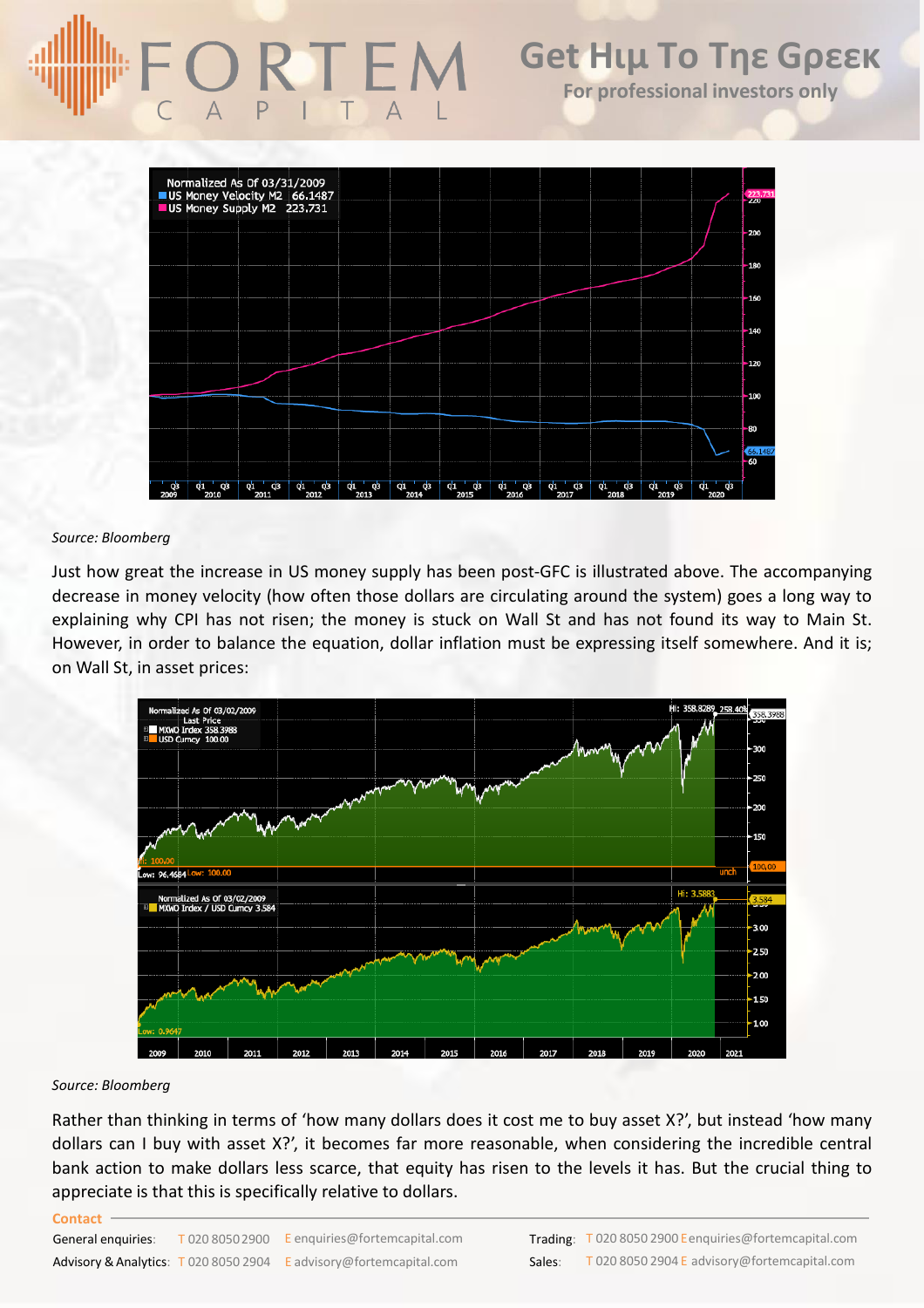# **Get Ηιμ Το Τηε Gρεεκ** ORTEM **For professional investors only**

Looking at the 2020 return of the MSCI World in terms of a currency which has finite supply, gold, paints a different picture of how the market has fared this year:



*Source: Bloomberg*

Priced in gold, the MSCI World is down over 10% YTD, and back to the same level it was in the mid 1990s. The narrative around stockmarkets being at all time highs completely depends on what they are being measured against, it is all relative. Looking at a newer perceived finite store of value in Bitcoin (21 million can be mined in total), the MSCI has plummeted:



#### *Source: Bloomberg*

The fact that the global stockmarket index is at a record high against the dollar therefore says as much about the dollar as it does about the perceived prospects of the underlying companies. And the dramatic increase in the likes of gold and digital currency that have been seen this year are undoubtedly in part an expression of investors' views on fiat currency as an attractive store of value moving forward. Tell a citizen of Venezuela,

#### **Contact**